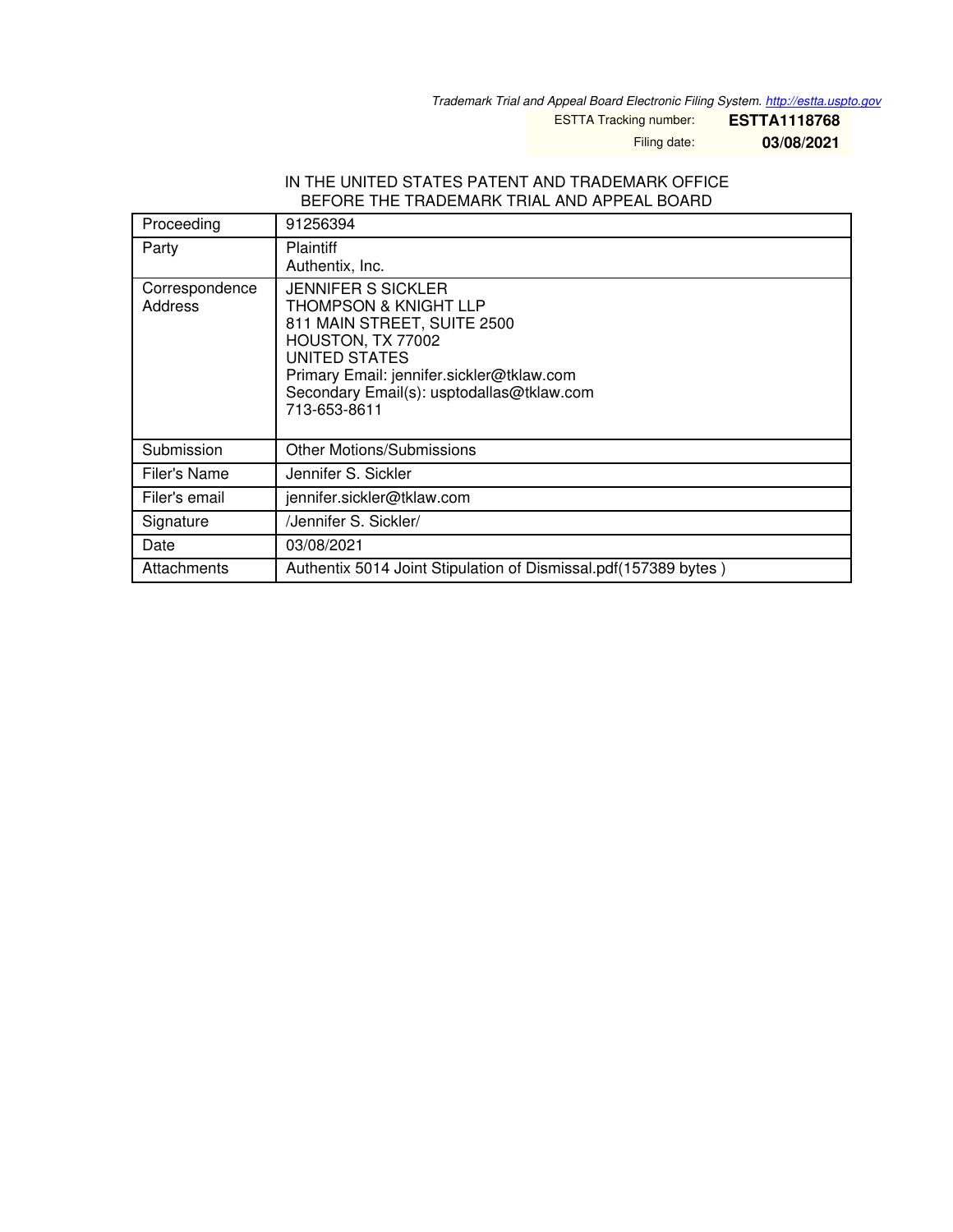## **IN THE UNITED STATES PATENT AND TRADEMARK OFFICE BEFORE THE TRADEMARK TRIAL AND APPEAL BOARD**

| AUTHENTIX, INC.,              |   |                            |
|-------------------------------|---|----------------------------|
|                               |   | Opposition No. 91256394    |
| Opposer,                      | ٠ |                            |
|                               |   | In the matter of:          |
| V.                            | ٠ | U.S. Trademark Application |
|                               | ٠ | 88/639,661                 |
| <b>CONTINENTAL PROPERTIES</b> | ٠ |                            |
| COMPANY, INC.,                | ٠ |                            |
|                               | ٠ |                            |
| Applicant.                    |   |                            |

## **JOINT STIPULATION OF DISMISSAL**

IT IS HEREBY STIPULATED, CONSENTED TO AND AGREED UPON by the undersigned attorneys for Continental Properties Company, Inc. ("Applicant") and Authentix, Inc. ("Opposer"), pursuant to Rule 41 of the Federal Rules of Civil Procedure and TBMP §605.03, that this opposition has been settled by the parties pursuant to a Trademark Coexistence Agreement between the parties with an effective date of February 25, 2021 ("Agreement"). Accordingly, the parties hereby request that this opposition be dismissed pursuant to the terms of the Agreement without prejudice.

Respectfully submitted,

By: 2021

Daniel E. Kattman; Heidi R. Thole Reinhart Boerner Van Deuren s.c. 1000 North Water Street, Suite 1700 Milwaukee, WI 53202 Phone: 414.298.8185 Fax: 414.298.8097 Email: dkattman@reinhartlaw.com

## **ATTORNEYS FOR APPLICANT CONTINENTAL PROPERTIES COMPANY, INC.**